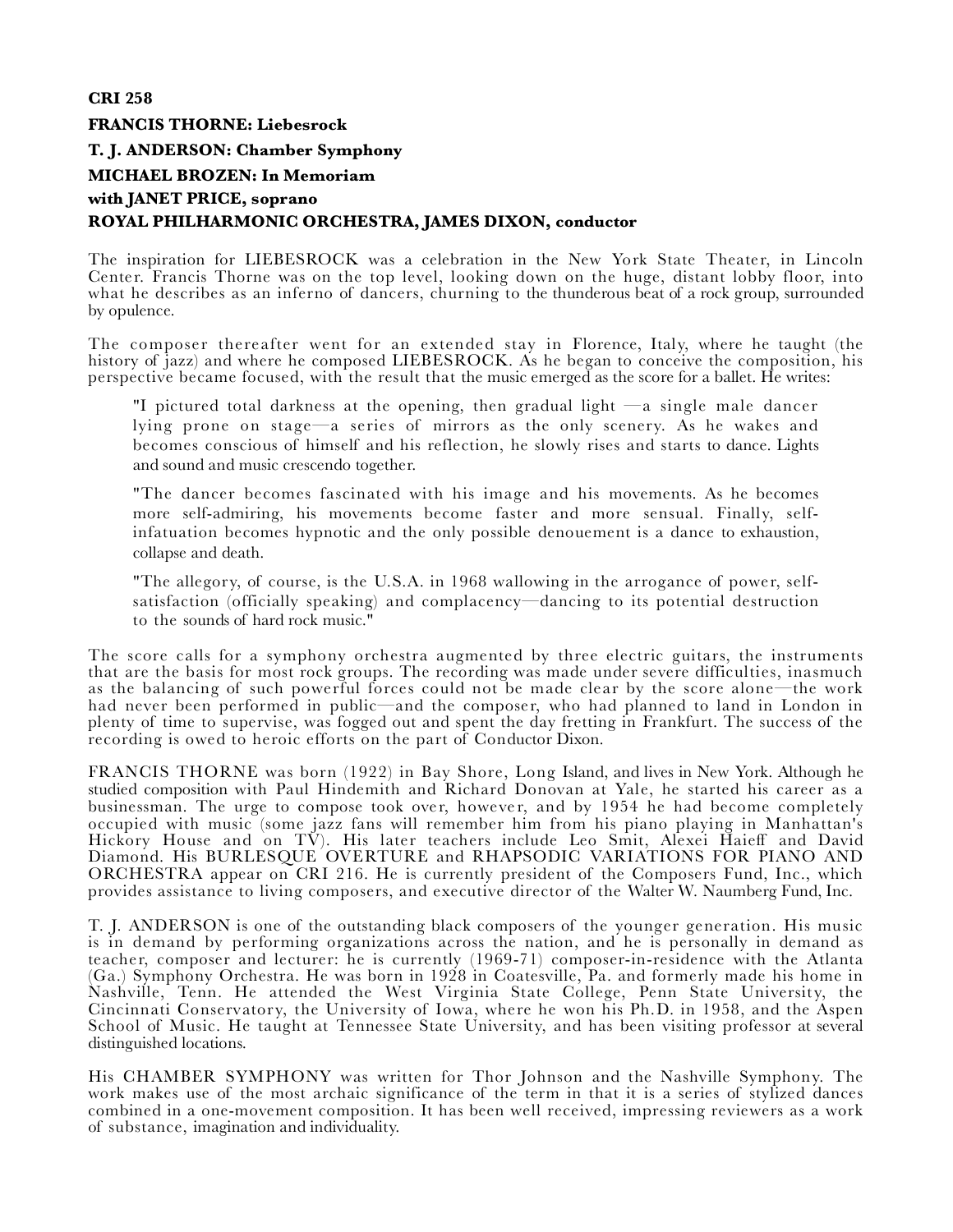MICHAEL BROZEN was born in New York in 1934, and continues to live and write there. He studied piano with Grete Sultan, composition and piano with Paul Nordoff at Bard College, and composition with Lukas Foss at Tanglewood and Vincent Persichetti at Juilliard. Among his awards are a two-year grant from the Ingram Merrill Foundation and the one from the National lnstitute- American Academy of Arts and Letters which made this recording of IN MEMORIAM possible.

He writes:

"IN MEMORIAM was written in 1968 on commission from Howard Hanson. Dr. Hanson, to whom the work is dedicated, conducted the Eastman-Rochester Symphony in the first performance that same year in the Festival of American Music at the Eastman School.

"The words are from Tennyson's long elegy. The poem was published anonymously in 1850, having evolved for seventeen years after the death of his friend, Arthur Henry Hallam. Considering the theme, it is a remarkably sensuous-sounding yet objective and well-structured work. Every despondent canto has its symmetrical optimistic counterpart elsewhere in the poem. I have linked two of these pairs: the first and second songs are performed without pause, as are the fifth and sixth. I have also adapted Tennyson's expressive and organic use of time of day and time of year: the song cycle progresses from morning to night and from summer to winter and the possibility of spring.

"In making art out of his grief, Tennyson avoided the tendency toward rhetoric and edification that endeared him to his own generation but made some later readers uncomfortable. Now we appreciate Tennyson's poetry for its structural strength, its intricate yet clear emotional line, and the sumptuous but purposeful beauty of its sound—qualities that are particularly attractive to a composer of vocal music."

JAMES DIXON possesses one of America's great conducting talents, the outstanding components of which are a capacity for detailed preparation, an accurate tonal imagination and a determination to get the music to sound right. He is in residence at the University of Iowa, where he conducts the University Orchestra, regarded as one of the finest in the country. He conducted the Charles Wuorinen PIANO CONCERTO on CRI 239.

From IN MEMORIAM A. H. H. by Alfred Lord Tennyson (Roman numerals refer to sections of Tennyson *In Memoriam*)

1. (VII) Dark house, by which once more I stand Here in the long unlovely street, Doors, where my heart was used to beat So quickly, waiting for a hand,

A hand that can be clasp'd no more— Behold me, for I cannot sleep, And like a guilty thing I creep At earliest morning to the door.

He is not here; but far away The noise of life begins again, And ghastly thro' the drizzling rain On the bald street breaks the blank day.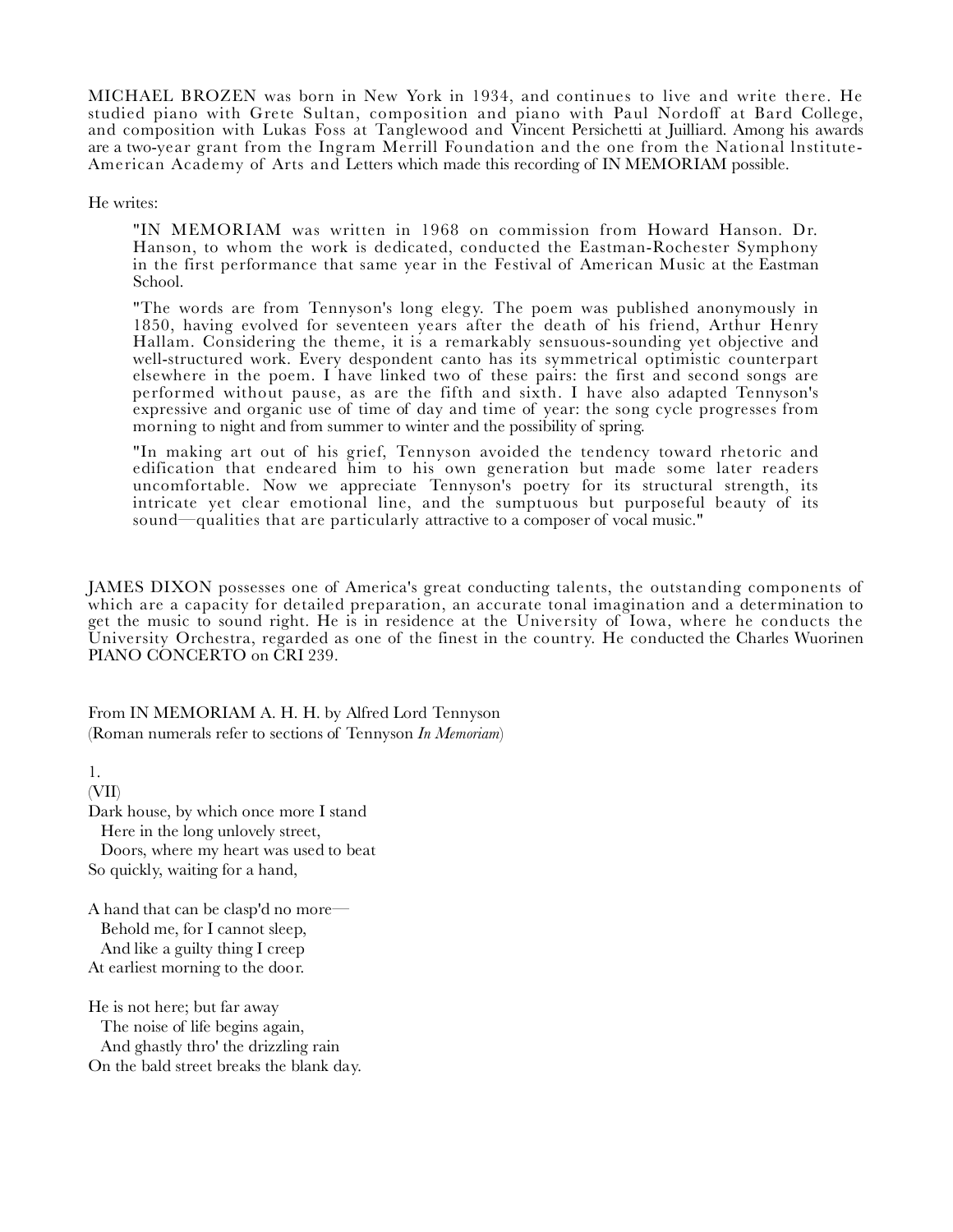(CXIX) Doors, where my heart was used to beat So quickly, not as one that weeps I come once more; the city sleeps I smell the meadow in the street;

I hear a chirp of birds; I see Betwixt the black fronts long-withdrawn A light-blue lane of early dawn, And think of early days and thee,

And bless thee, for thy lips are bland, And bright the friendship of thine eye; And in my thoughts with scarce a sigh I take the pressure of thine hand

3.

(XI)

Calm is the morn without a sound, Calm as to suit a calmer grief, And only thro' the faded leaf The chestnut pattering to the ground;

Calm and deep peace on this high wold, And on these dews that drench the furze, And all the silvery gossamers That twinkle into green and gold:

Calm and still light on yon great plain That sweeps with all its autumn bowers, And crowded farms and lessening towers, To mingle with the bounding main:

Calm and deep peace in this wide air, These leaves that redden to the fall; And in my heart, if calm at all, If any calm, a calm despair:

Calm on the seas, and silver sleep, And waves that sway themselves in rest, And dead calm in that noble breast Which heaves but with the heaving deep.

### 4.

(CXXVI) Love is and was my Lord and King, And in his presence I attend To hear the tidings of my friend, Which every hour his couriers bring.

2.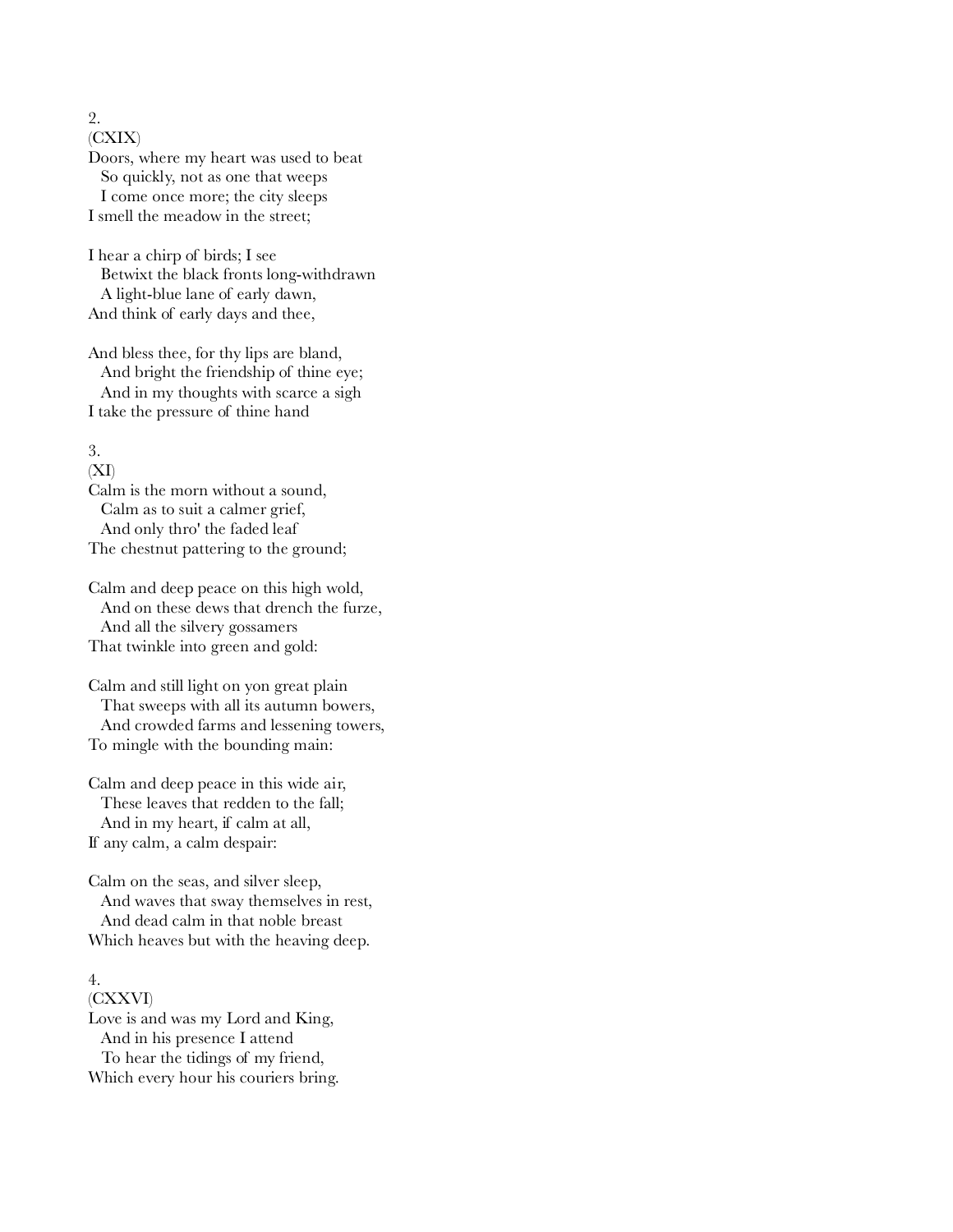Love is and was my King and Lord, And will be, tho' as yet I keep Within his court on earth, and sleep Encompass'd by his faithful guard,

And hear at times a sentinel Who moves about from place to place, And whispers to the worlds of space, In the deep night, that all is well. Who moves about from place to place, And whispers to the worlds of space, In the deep night, that all is well. 5. (CIV) The time draws near the birth of Christ; The moon is hid, the night is still;

 A single church below the hill Is pealing, folded in the mist.

A single peal of bells below, That wakens at this hour of rest A single murmur in the breast, That these are not the bells I know.

Like strangers' voices here they sound, In lands where not a memory strays, Nor landmark breathes of other days, But all is new unhallow'd ground.

#### 6.

(from XXVIII) The time draws near the birth of Christ: The moon is hid; the night is still; The Christmas bells from hill to hill Answer each other in the mist.

Four voices of four hamlets round, From far and near, on mead and moor, Swell out and fail, as if a door Were shut between me and the sound:

Each voice four changes on the wind, That now dilate, and now decrease, Peace and goodwill, goodwill and peace, Peace and goodwill, to all mankind.

#### 7.

(CXXIX and from CXXX) Dear friend, far off, my lost desire, So far, so near in woe and weal; O loved the most, when most I feel There is a lower and a higher;